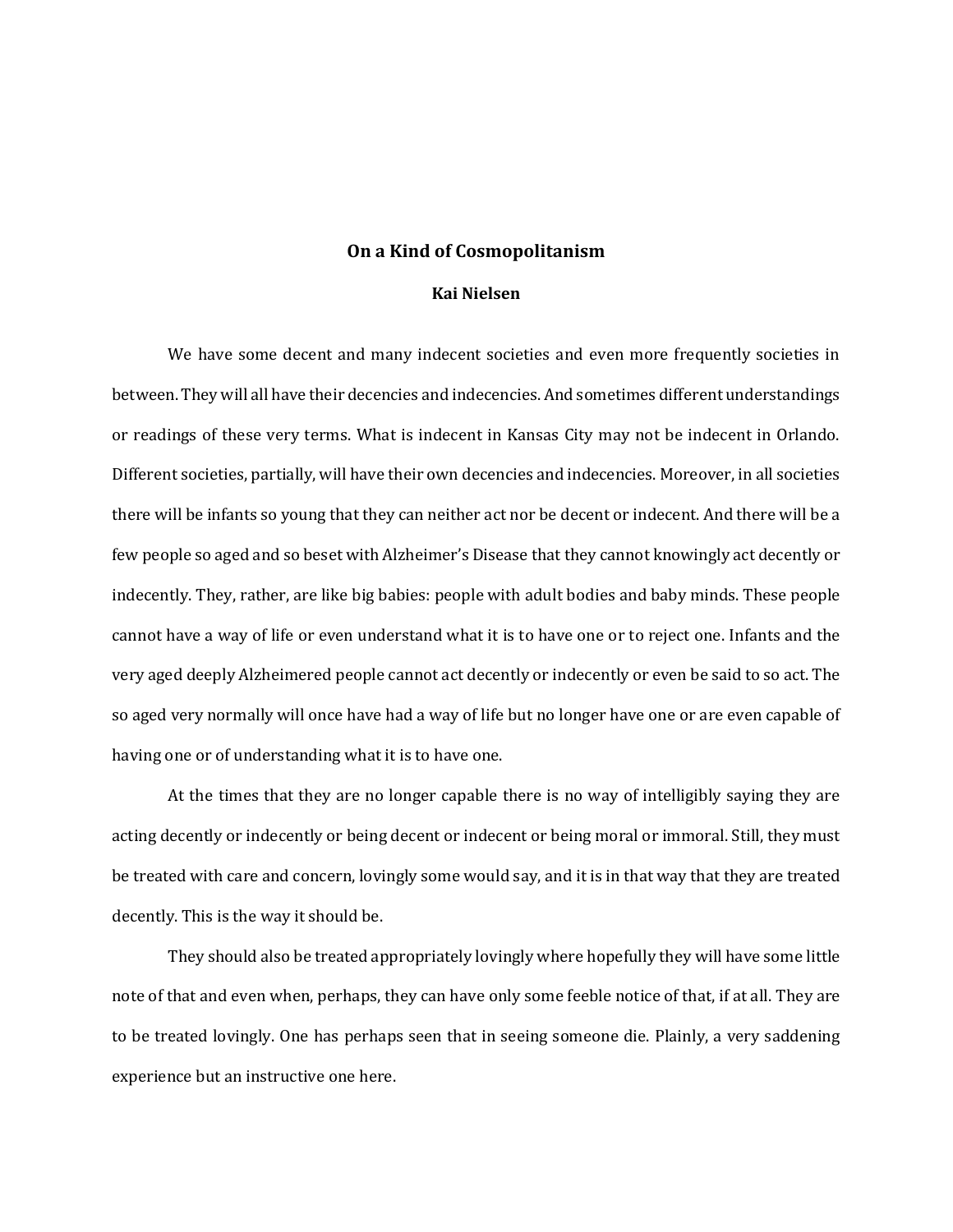What is it to be where things are not only *desired* but *desirable*? Where going in the desirable direction we live in exciting and attractive situations where such things are going on. Perhaps unfortunately not for all people there, but centrally at least for the cultured few without making it uninviting for anyone. A place where people can flourish without being caught up with religion or immersed with and/or so committed politically. They may be so caught up but they need not be. What is needed is a place where they will live comfortably and commodiously. Where there are good films, good opera, good concerts available. Where there are good schools and universities readily and affordably available and good medical treatment for all with their governments being the single payer. Where people will not get steamed up about people being different from them in their race or lifestyle. Where there will be no dislike, let alone hate, of the other. Something that now is scant on the ground.

In such a world we have a distinct kind of cosmopolitanism, though it is to be in a multicultural world that is not just tolerated but calmly taken to be desirable and widely desired for that desirable to have a firm widespread existence. This is *a* cosmopolitanism. It has some good things in it. But it is indifferent to a lot of things that would make for a flourishing life for as many as possible. It can blatantly tolerate a lot of misery and turn a blind eye on the struggle and the need to struggle for there to be an order of kindliness for all and for a perceptive understanding by many of our world. That cosmopolitanism is not the humanistic egalitarian cosmopolitanism that I am attuned to and articulate and defend. Instead, it is conducive to an elitist *übermenschen* cosmopolitanism that is exploitatively political and economic and can be a very nasty social order.

This effete snobbish elitist cosmopolitanism is unfortunately not a cosmopolitanism that is uncommon, particularly in our Western societies among the upper classes and even *some* non-upper classes who are educated. But it is not likely to be one of a Trump supporter. But it would be of a Kissinger one, though not only of such a one. It is the kind of cosmopolitanism that Marxists have typically contemptuously rejected.